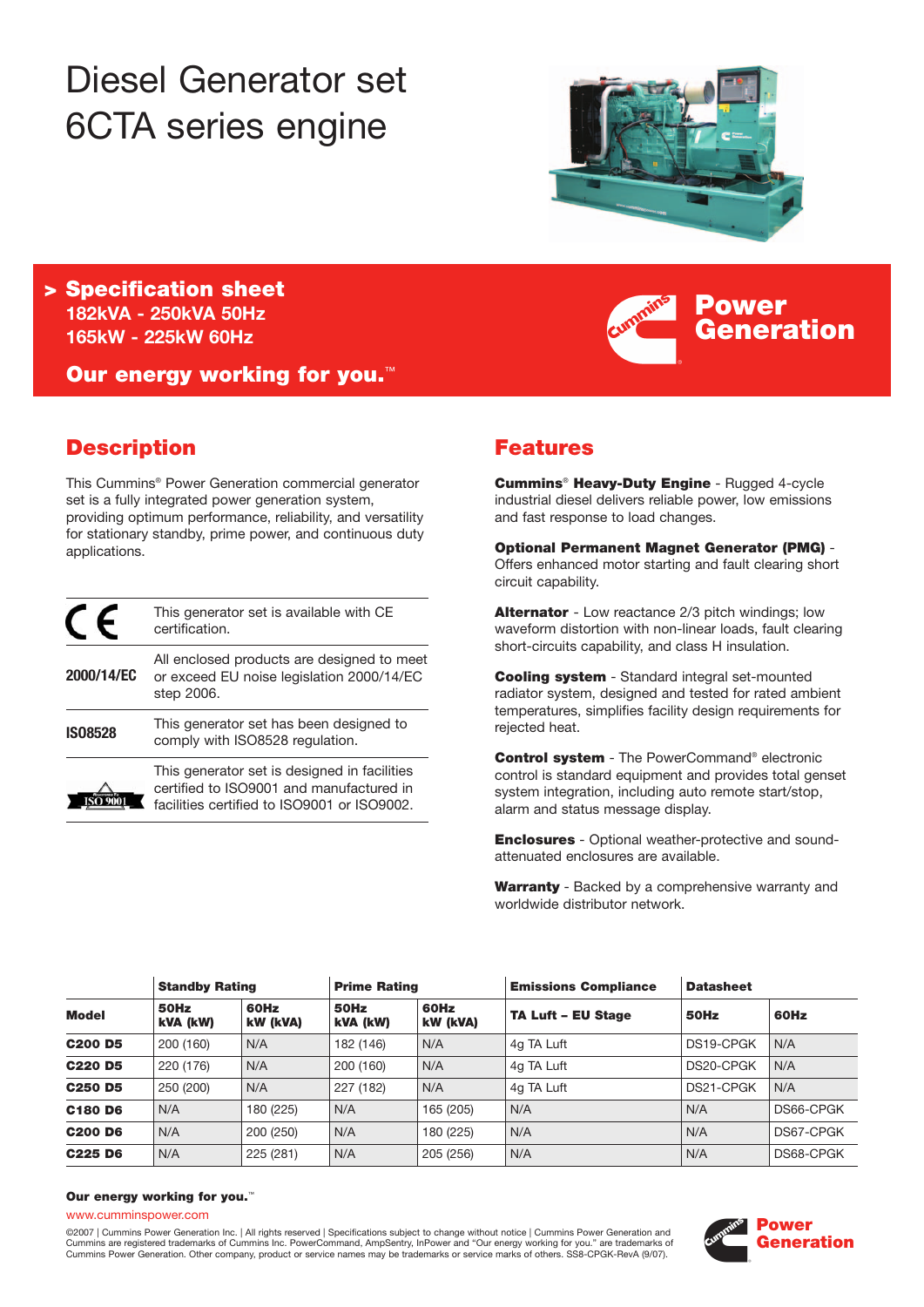# **Generator Set Specifications**

| Governor Regulation Class                | ISO8528 G2                        |
|------------------------------------------|-----------------------------------|
| Voltage Regulation, No Load to Full Load | $±1\%$                            |
| Random Voltage Variation                 | $±1\%$                            |
| <b>Frequency Requiation</b>              | Isochronous                       |
| Random Frequency Variation               | ± 0.25%                           |
| <b>EMC Compatibility</b>                 | BS EN 61000-6-4 / BS EN 61000-6-2 |

# **Engine Specifications**

| Design                             | 4 cycle, in-line, Turbo Charged                    |
|------------------------------------|----------------------------------------------------|
| <b>Bore</b>                        | 114 mm (4.49 in.)                                  |
| <b>Stroke</b>                      | 135 mm (5.32 in.)                                  |
| Displacement                       | 8.3 liter (505 in.3)                               |
| <b>Cylinder Block</b>              | Cast iron, 6 cylinder                              |
| <b>Battery Capacity</b>            | 100 A/hr                                           |
| <b>Battery Charging Alternator</b> | 60 amps                                            |
| <b>Starting Voltage</b>            | 24 volt, negative ground                           |
| Fuel System                        | Direct injection                                   |
| <b>Fuel Filter</b>                 | Spin on fuel filters with water separator          |
| Air Cleaner Type                   | Dry replaceable element with restriction indicator |
| Lube Oil Filter Type(s)            | Spin on full flow filter                           |
| <b>Standard Cooling System</b>     | 122°F (50°C) ambient radiator                      |

## **Alternator Specifications**

| Design                                | Brushless single bearing, revolving field                    |
|---------------------------------------|--------------------------------------------------------------|
| Stator                                | 2/3 pitch                                                    |
| Rotor                                 | Single bearing, flexible disc                                |
| <b>Insulation System</b>              | Class H                                                      |
| <b>Standard Temperature Rise</b>      | $125 - 163^{\circ}$ C Standby                                |
| <b>Exciter Type</b>                   | <b>Self Excited</b>                                          |
| <b>Phase Rotation</b>                 | A(U), B(V), C(W)                                             |
| <b>Alternator Cooling</b>             | Direct drive centrifugal blower fan                          |
| AC Waveform Total Harmonic Distortion | No load $<$ 1.5%. Non distorting balanced linear load $<$ 5% |
| Telephone Influence Factor (TIF)      | <50 per NEMA MG1-22.43                                       |
| Telephone Harmonic Factor (THF)       | <2%                                                          |

## **Available Voltages**

| 50Hz Line - Neutral / Line - Line              |                                                 | 60Hz Line – Neutral / Line – Line                            |                                                   |  |
|------------------------------------------------|-------------------------------------------------|--------------------------------------------------------------|---------------------------------------------------|--|
| • 254/440<br>• 240/416<br>•230/400<br>•220/380 | $\cdot$ 127/220<br>$\cdot$ 115/200<br>• 110/190 | $\bullet$ 277/480<br>•254/440<br>•240/416<br>$\cdot$ 220/380 | • 139/240<br>$\bullet$ 127/220<br>$\cdot$ 120/208 |  |

## **Generator Set Options**

#### **Engine**

- Heavy Duty air filter
- Water jacket heater 220/240 v

#### **Cooling**

- Antifreeze 50/50 (Ethylene glycol)
- **Enclosure**
- Sound attenuated canopy

# **Alternator**

• Alternator heater • Exciter voltage regulator (PMG)

#### **Control Panel**

• 4 pole Main Circuit Breaker

#### **Warranty**

- 5 years for Standby application
- 2 years for Prime application

#### **Silencer**

- 9 dB attenuation critical silencer
- 25 dB residential delivered loose

\*Note: Some options may not be available on all models – consult factory for availability.

#### **Our energy working for you.**™

#### www.cumminspower.com

°2007 | Cummins Power Generation Inc. | All rights reserved | Specifications subject to change without notice | Cummins Power Generation and<br>Cummins are registered trademarks of Cummins Inc. PowerCommand, AmpSentry, InPow

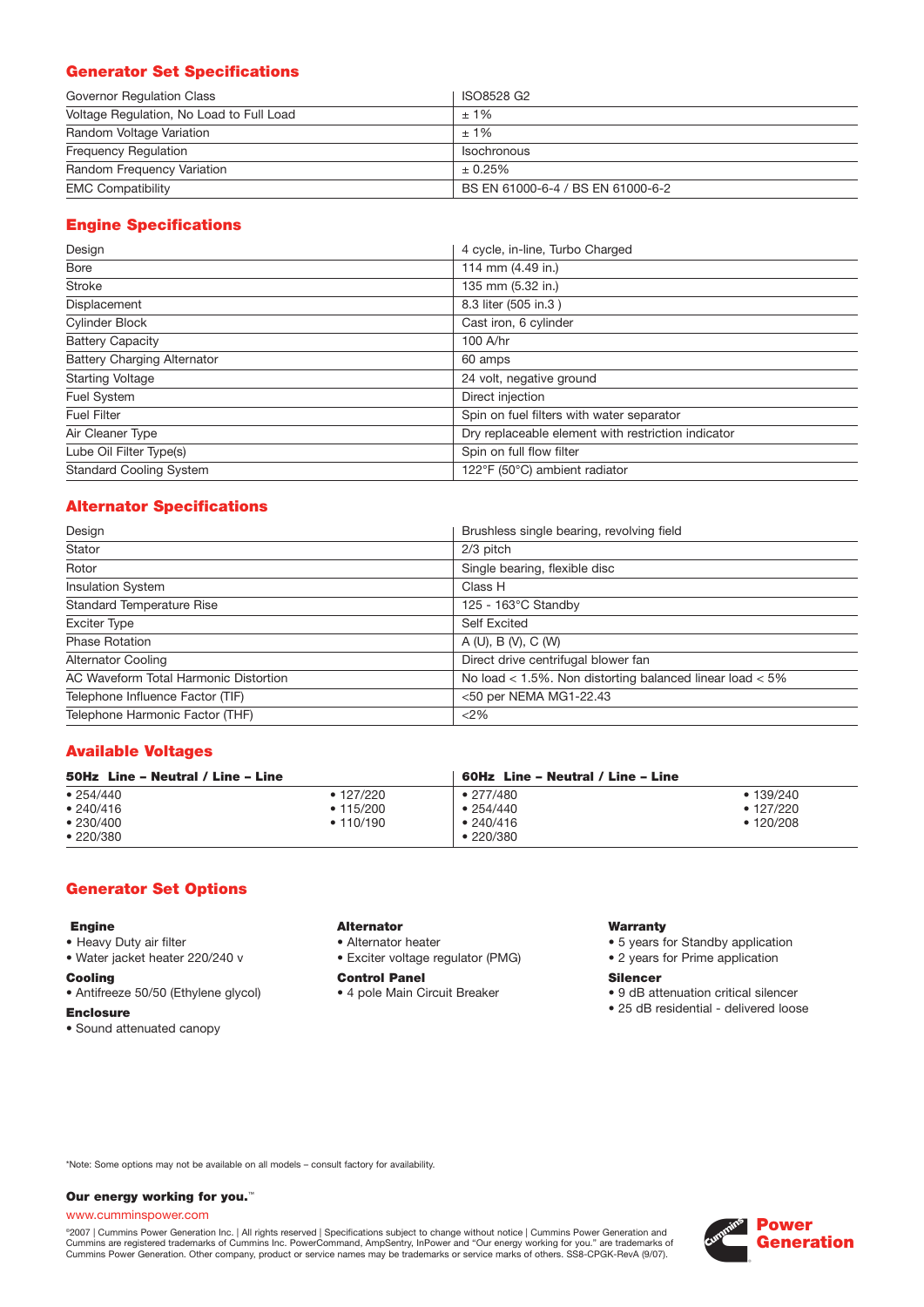# **Control System – PCC1301**

The PowerCommand™ 1301 Control is a microprocessor-based generator set monitoring, and control system. The control provides a simple operator interface to the generator set, digital voltage regulation, digital engine speed governing, start / stop control, and protective functions.

The PowerCommand™ 1301 generator set control is suitable for use on a wide range of generator sets in nonparalleling applications.

The PowerCommand™ Control can be configured for any frequency, voltage and power connection configuration from 120 to 600VAC for for 50Hz or 60Hz operation.

Power for the control is derived from the generator set starting batteries. The control functions over a voltage range from 8VDC to 35VDC.

#### **Major Features**

- 12 or 24 VDC Battery Operation.
- Digital Engine Speed Governing (optional) to provide isochronous frequency regulation.
- Digital Voltage Regulation Full wave rectified single phase (line to line) sensing.
- Generator Set Monitoring. Monitors status of all critical engine and alternator conditions functions.
- Engine Starting includes relay drivers for start, fuel shut off (FSO), and glow plug.
- Configurable Inputs and Outputs. Two discrete inputs and two dry contact relay outputs.
- Generator set Monitoring: Displays status of all critical engine and alternator generator set functions.
- Smart Starting Control System: Integrated fuel ramping to limit black smoke and frequency overshoot.
- Advanced Serviceability using InPower™, a PC-based software service tool.

#### **Control System**

Includes all functions to locally or remotely start and stop, and protect the generator set.

#### **Control Switch - RUN/OFF/AUTO**

OFF Mode - the generator set is shut down and cannot be started; as well as resets faults.

RUN mode the generator set will execute its start sequence.

AUTO mode, the generator set can be started with a start signal from a remote device.

**Status Indications** – The control has a lamp driver for external fault/status indication. Functions include:

The lamp flashes during preheat (when used) and while the generator set is starting.

READY TO LOAD - flashing until the set is at rated voltage and frequency, then on continuously.

Fault conditions are displayed by flashing a two-digit fault code number.

**LED Indicating Lamps** – (optional display) includes

LED indicating lamps for the following functions: Not in auto Remote start Warning Shutdown Auto Run

**Remote Emergency Stop Switch Input.** Immediate shut down of the generator set on operation.

#### **Base Engine Protection**

Overspeed shutdown Low oil pressure shutdown High engine temperature shutdown Underspeed/sensor fail shutdown Fail to start Baterry charging alternator fail warning

#### **Options**

Digital Engine Speed Governing to provide isochronous frequency regulation.

Operator Display Panel an easy to use operator display of critical parameters and operating history.



#### **Our energy working for you.**™

www.cumminspower.com

©2007 | Cummins Power Generation Inc. | All rights reserved | Specifications subject to change without notice | Cummins Power Generation and Cummins are registered trademarks of Cummins Inc. PowerCommand, AmpSentry, InPower and "Our energy working for you." are trademarks of Cummins Power Generation. Other company, product or service names may be trademarks or service marks of others. SS8-CPGK-RevA (9/07).